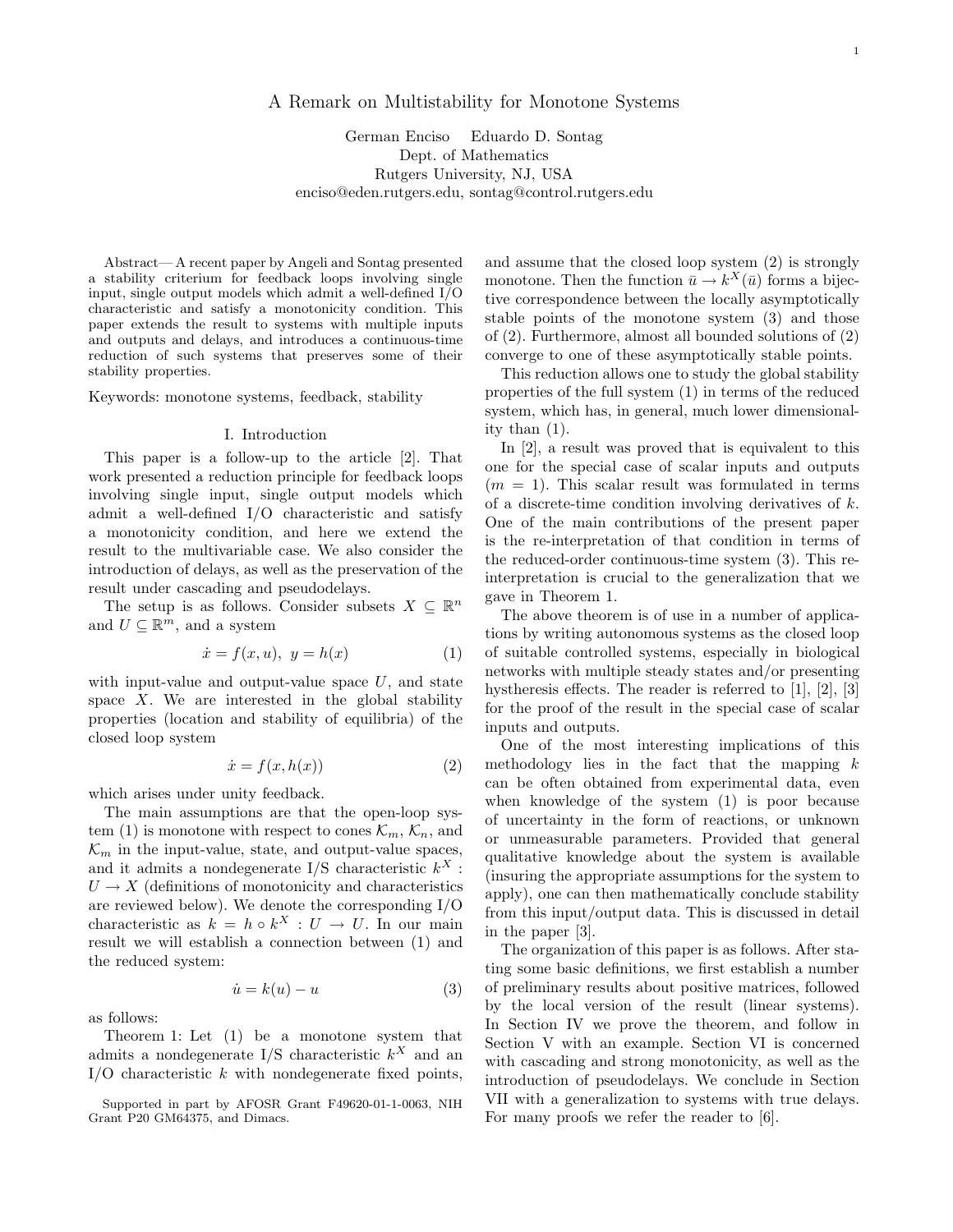#### II. Definitions

Let  $K \subseteq \mathbb{R}^n$  be a cone, by which we mean a set that is nonempty, convex, closed under multiplication by positive scalars, and pointed (i.e.  $\mathcal{K} \cap (-\mathcal{K}) = \{0\}$ ). We will also assume that  $K$  is closed and has nonempty interior (it is "proper"). The cone  $K$  induces the partial order given by:  $x \leq y$  iff  $y - x \in \mathcal{K}$ , and the stronger order  $x \ll y$  iff  $y - x \in \text{int }\mathcal{K}$ . We also say that  $x < y$  if  $x \leq y$  and  $x \neq y$ .

Assume given a system (1), where the state space  $X \subseteq \mathbb{R}^n$  is the closure of an open set, the input- and output-value set *U* is also the closure of an open set, and *f* and *h* are continuously differentiable. We also assume given two proper cones  $\mathcal{K}_n \subset \mathbb{R}^n$  and  $\mathcal{K}_m \subseteq \mathbb{R}^m$ . By an input we mean a measurable essentially bounded map  $u:\mathbb{R}^+ \to U$  and write " $u \leq v$ " for two inputs provided that  $u(t) \leq v(t)$  for almost all *t*. (We abuse notation and use letters such as *u* to denote both an input value –element of *U*– or an input, depending on the context.)

The system (1) is monotone with respect to  $\mathcal{K}_n, \mathcal{K}_m$ if *h* is a monotone function, that is  $x \leq y$  implies  $h(x) \leq$ *h*(*y*), and the flow preserves the order, i.e., the following property is satisfied:

For any two inputs  $u, v$  such that  $u \leq v$ , and any two initial conditions  $x_1, x_2 \in X$  such that  $x_1 \leq x_2$ , it holds that  $x(t, x_1, u) \leq x(t, x_2, v)$ for all  $t > 0$ .

Here,  $x(t, x_0, u)$  is the solution of the system (1) with initial condition  $x_0$ , evaluated at time  $t$ , and the relations  $\leq$  are defined as in the previous section for each cone, and interpreted as  $\leq_U$  or  $\leq_X$  in the obvious manner. Systems with no inputs can be seen as a particular case (using an input value space consisting of just one point); such a system is monotone if  $x_1 \leq x_2$ implies  $x(t, x_1) \leq x(t, x_2)$  for all *t*. We will always understand "for all *t*" to mean for all times *t* belonging to the common domain of definition of the solutions involved.

A system of the form (1) is said to be strongly monotone if  $u \leq v$ ,  $x_1 < x_2$  implies  $x(t, x_1, u) \ll$ *x*(*t*, *x*<sub>2</sub>, *v*) ∀*t*. We also assume in this case that *x*  $\ll y$ implies  $h(x) \ll h(y)$  (we say that *h* itself is strongly monotone).

#### A. Characteristics

We say that (1) has a well-defined input to state characteristic  $k^X : U \rightarrow X$  if for every constant input  $u(t) \equiv u \in U$ ,  $x(t, x_0, u)$  converges to  $k^X(u)$ for every initial condition  $x_0 \in X$ . In that case we refer to  $k = h \circ k^{X}$  as the system's input to output characteristic. We will also assume throughout in this text that the characteristic  $k^X$  is nondegenerate, that is, det  $f_x(k^X(u), u) \neq 0$  for every  $u \in U$ .

We say that *k* has nondegenerate fixed points if  $\det (k'(\bar{u}) - I) \neq 0$  (i.e.,  $k'(u)$  has no eigenvalues equal to one) for each  $\bar{u}$  fixed point of  $k$  (not to confuse with the previous definition).

Suppose given a system (1) which is both monotone and admits an I/O characteristic *k*. Then *k* is a monotone function. This is proved as follows. Pick any two elements  $u \leq v$  in U, and consider the corresponding constant inputs  $u(t) \equiv u$  and  $v(t) \equiv v$  as well as an arbitrary initial state  $x_0$ . By monotonicity,  $x(t, x_0, u) \leq$  $x(t, x_0, v)$ . Letting *t* tend to infinity, we conclude that  $k(u) \leq k(v)$ .

It can be shown that system (3) has unique, maximally defined solutions under the given circumstances. The reader is referred to [6] for details.

#### III. Linear Systems

Consider a linear system  $\dot{x} = Ax + Bu$ ,  $y = Cx$  that is monotone and admits well defined (and necessarily nondegenerate) I/S and I/O characteristics. We close the system by unity feedback, letting  $u = y = Cx$ , thus forming an autonomous dynamical system  $\dot{x}$  =  $(A + BC)x$ . It is easy to compute the I/O characteristic from the equation  $Ax + Bu = 0$  for a fixed  $u \in U$ , namely  $k(u) = -CA^{-1}Bu$ . Thus  $k'(0) = -CA^{-1}B$ ; this will be important for the statement of the following theorem, which is equivalent to Lemma 6.6 in [2], and whose proof can be found in [6].

Theorem 2: Let  $\dot{x} = Ax + Bu$ ,  $y = Cx$ , with  $A \in$  $\mathbb{R}^{n \times n}$ ,  $B \in \mathbb{R}^{n \times m}$ ,  $C \in \mathbb{R}^{m \times n}$ , be a linear system that admits an I/O characteristic *k* and is monotone with respect to cones  $\mathcal{K}_n$  and  $\mathcal{K}_m$  in the input-value and state spaces. Assume that

$$
\det (I + CA^{-1}B) \neq 0.
$$

Then  $A + BC$  is Hurwitz iff  $- (I + CA^{-1}B)$  is Hurwitz. In other words, the closed loop system is exponentially stable iff the linear system  $\dot{u} = k(u) - u$  is exponentially stable.

Recall that if a linear system is asymptotically stable, then all of its eigenvalues must have negative real part, and the system is therefore exponentially stable. A similar property holds for monotone systems, which we explicitly state below (see [6] for a proof).

Lemma 1: Let  $\dot{x} = F(x)$  be a monotone system under some proper cone,  $F(\bar{x}) = 0$ , and det  $\frac{\partial F}{\partial x}(\bar{x}) \neq 0$ . Then  $\bar{x}$ is asymptotically stable if and only if it is exponentially stable.

### IV. Proof of Theorem 1

Now we are ready to prove the main result. In the case that  $m = 1$ , the condition that  $\bar{u}$  be a stable equilibrium of the reduced system (3) is equivalent to asking that  $k(\bar{u}) = \bar{u}$  and  $k'(\bar{u}) - 1 < 0$ , since by nondegeneracy  $k'(\bar{u}) - 1 \neq 0$ . This is just the condition  $k'(\bar{u}) < 1$  used in [2].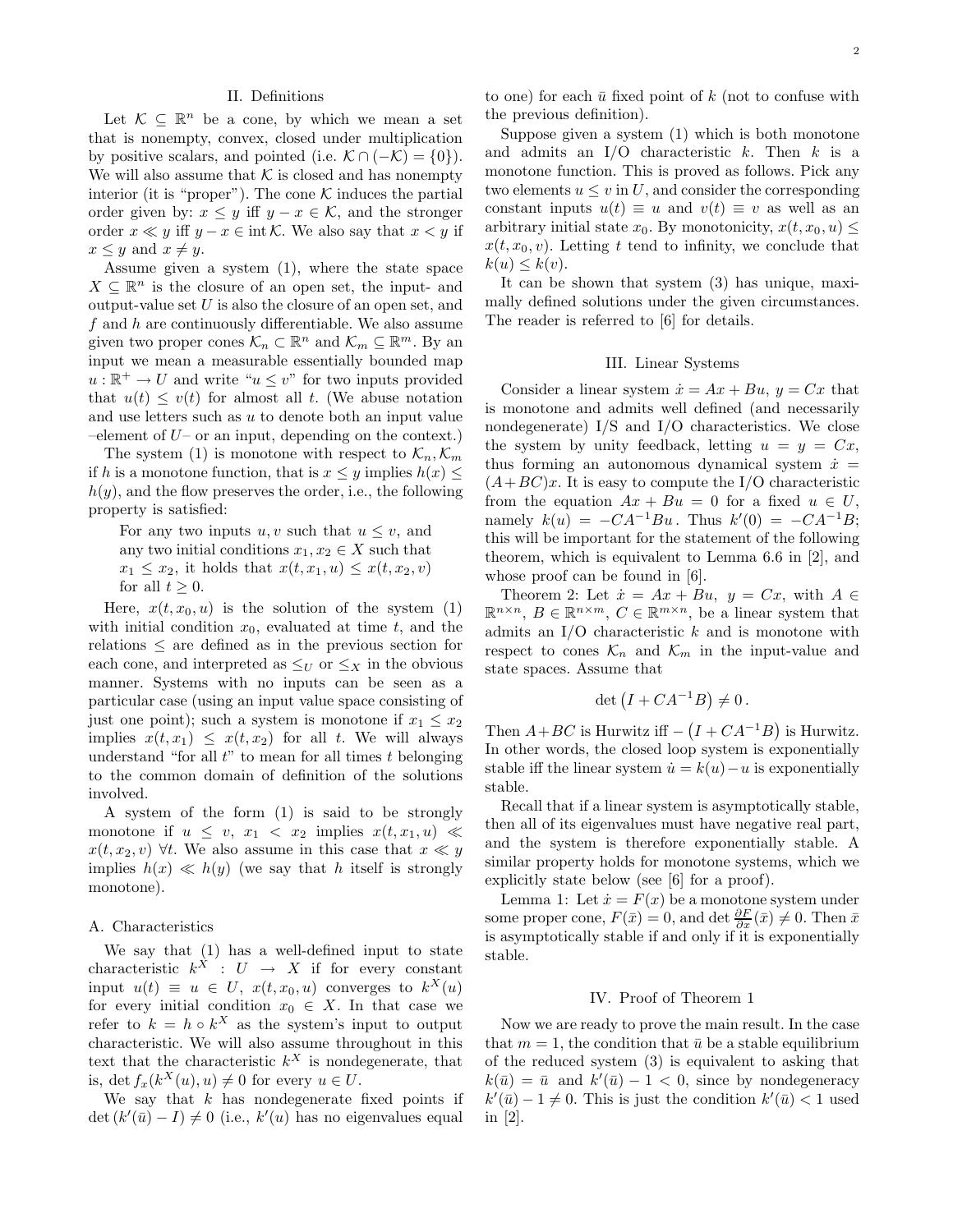Proof: Given an equilibrium point  $\bar{u}$  of (3), that is  $k(\bar{u})=\bar{u}$ , let the linearization of the open system around  $\bar{u}$  and  $k^X(\bar{u})$  be denoted as  $\dot{x} = Ax + Bu$ ,  $y = Cx$ . The hypotheses of Lemma 1 are satisfied both for  $\bar{u}$  in the reduced system and for  $\bar{x} = k^X(\bar{u})$  in the closed loop system, by nondegeneracy of fixed points in the former, and since  $\det A + BC \neq 0$  in the latter. We therefore have by Theorem 2 and Lemma 1:

 $\bar{u}$  is asymptotically stable in the reduced system iff  $\bar{u}$  is exponentially stable in the reduced system iff  $\bar{x}$  is exponentially stable in the closed loop system iff  $\bar{x}$  is asymptotically stable in the closed loop system

This shows that there is a direct correspondence between those asymptotically stable points of the closed loop system and those of the reduced system.

The important generic convergence result proven by Hirsch in the late 1980's can be stated in our framework as follows: given an autonomous system that is strongly monotone with respect to some proper cone, almost every initial condition with bounded solution has a limit set contained in the set of equilibria; see Theorem 7.8 in [8]. In the case that the set of equilibria is discrete, as it is here, we can conclude that almost every bounded solution converges to an equilibrium point.

Let  $\lambda \in \mathbb{R}$  be the Perron-Frobenius eigenvalue associated with  $A + BC$  after linearizing around an unstable equilibrium point  $\bar{x}$ . By unstability and since we know  $\lambda \neq 0$ , we have  $\lambda > 0$ ; thus  $\bar{x}$  is a hyperbolically unstable equilibrium of the closed loop system, and it follows (see [2] and de la Llave et al. [9]) that the set of initial conditions that converge toward  $\bar{x}$  in the closed loop system has measure zero.

Thus almost all bounded solutions converge to one of the equilibria corresponding to a locally exponentially stable steady state of the reduced system, as stated.

Note that under the present hypotheses merely asymptotic stability is actually ruled out: an equilibrium point is either exponentially stable, or unstable with some eigenvalue with positive real part.

This theorem provides a way to describe the behavior of a complex monotone system in terms of a potentially much simpler, associated system. For  $m = 2$  a graphical analysis as in [2], [3] is also possible, by plotting the vector field  $k(u) - u$  on the input space, and observing which equilibria appear to be stable (see example below).

In the case that (3) is itself strongly monotone and has bounded solutions, one can actually apply Hirsch's theorem to it and deduce that almost all trajectories converge toward one of the stable steady states. The question arises as to whether the analogy between the two systems could be carried further: if the output function *h* were surjective, does it hold that  $x(t, x_0)$ converges to  $\bar{x}$  if and only if  $u(t, h(x_0))$  converges to  $h(\bar{x})$ ? In other words, do the basins of attraction of 3

each stable point correspond to each other, as the stable points do? Unfortunately this is not true, as the example below will illustrate.

# V. An Example

We illustrate the main result with an example of a coupled biological circuit. An important class of proteins, referred to as transcription factors, regulate transcription of messenger RNA by promoting (or inhibiting) the binding of the enzyme RNA polymerase to the DNA sequence. An autoregulatory transcription factor regulates the production of its own messenger RNA. Transcription factors are very common, and often more than one is necessary for RNA polymerase to initiate transcription. For a mathematical analysis of the simple autoregulatory circuit, see Smith  $[14]$ <sup>1</sup>.

Let  $p_1, p_2$  be two autoregulatory transcription factors, and  $r_1, r_2$  their corresponding messenger RNAs. We will couple the circuits by assuming that the proteins are also needed to regulate each other's transcription. The dynamics of the circuit is thus expressed as follows:

$$
\dot{p}_i = a_i r_i - b_i p_i \n\dot{r}_i = g_i(p_1, p_2) - c_i r_i \qquad i = 1, 2.
$$
\n(4)

We assume that both  $g_1(p_1, p_2)$  and  $g_2(p_1, p_2)$  are increasing functions of both  $p_1$  and  $p_2$ , as well as positive and bounded. The interconnections are illustrated in Figure 1. In particular, note that all the solutions of this system are bounded.



Fig. 1. Interconnections for system 4. The dotted lines indicate where the interconnections will be cut and replaced by inputs.

We analyse the dynamics of this system by cutting the arcs as indicated in the figure, and we arrive to the following controlled system with two inputs:

$$
\dot{p}_i = a_i u_i - b_i p_i \n\dot{r}_i = g_i(p_1, p_2) - c_i r_i \qquad i = 1, 2.
$$
\n(5)

which is monotone under the usual positive orthant cone. If we fix the input  $(u_1, u_2)$ , the system converges

<sup>&</sup>lt;sup>1</sup>The standard model in p. 58 of [14] is in fact another interesting application of Theorem 1: by cutting the arc  $x_n \to x_1$  as explained in our example, the results in Section 4.2, [14], follow by looking at the fixed points of  $k(u) = \alpha_1^{-1} \dots \alpha_n^{-1} g(u)$ . Furthermore, the local stability of each equilibrium is determined by the slope of  $k(u)$  at each corresponding fixed point.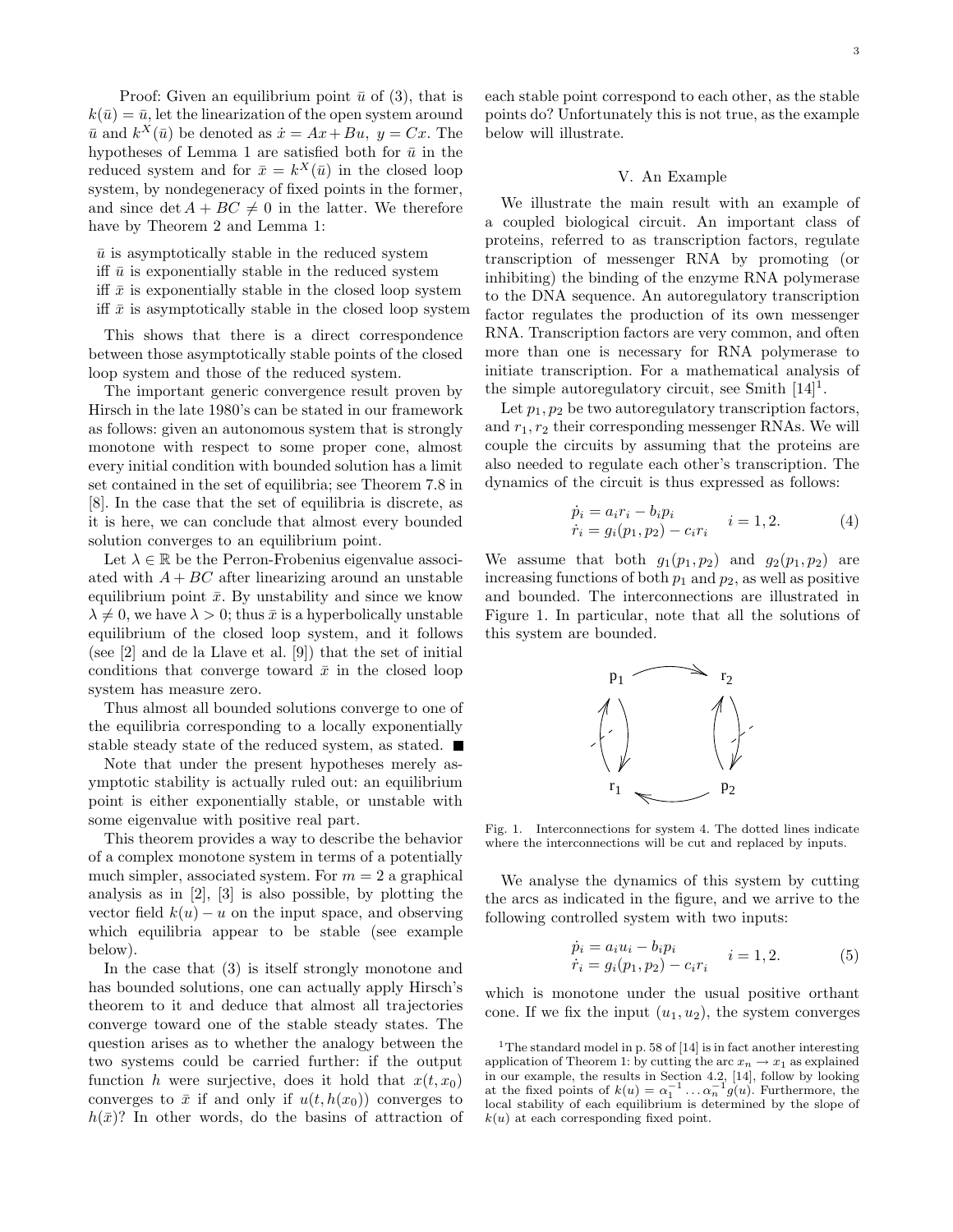toward the point

$$
p_i = \frac{a_i}{b_i} u_i, \quad r_i = \frac{1}{c_i} g_i \left( \frac{a_1}{b_1} u_1, \frac{a_2}{b_2} u_2 \right)
$$

which constitutes the value of  $k^X$  at the point  $(u_1, u_2)$ . Note that the arcs cut in Figure 1 are chosen so as to leave the digraph with no directed loops in order for the characteristic to be well defined, while minimizing the number of inputs. Also, two cuts are the minimum since there are two disjoint, directed loops in the digraph. Since we want the closed loop to be (4), we need  $h(p_1, p_2, r_1, r_2)=(r_1, r_2)$ , which when composed with  $k^X$  yields

$$
k(u, v) = \left(\frac{1}{c_1}g_1\left(\frac{a_1}{b_1}u_1, \frac{a_2}{b_2}u_2\right), \frac{1}{c_2}g_2\left(\frac{a_1}{b_1}u_1, \frac{a_2}{b_2}u_2\right)\right).
$$

Under mass action kinetics assumptions, a quasi-steady state analysis (see [11]) yields for the  $g_i$  the general form

$$
g_i = \hat{\sigma}_i \frac{p_1^{m_i} p_2^{n_i}}{\hat{K}_i + p_1^{m_i} p_2^{n_i}}.
$$

The coefficients  $m_i, n_i$  describe the cooperativity with which the proteins bind to the DNA sequence. For instance, if two  $p_1$  proteins bind to each other (forming a dimer) before acting on the DNA sequence of  $p_i$ , then  $m_i = 2$ . It is a reasonable assumption that the cooperativity of a protein is the same for both DNA sequences, that is  $m_1 = m_2 = m, n_1 = n_2 = n$ . We set for simplicity  $m = 2, n = 1$ . The remaining coefficients  $\hat{K}_i, \hat{\sigma}_i$  are determined by the way the proteins bind to the particular DNA sequence and how they aid the polymerase enzyme. We have

$$
k(u_1, u_2) = \left(\sigma_1 \frac{u_1^2 u_2}{K_1 + u_1^2 u_2}, \sigma_2 \frac{u_1^2 u_2}{K_2 + u_1^2 u_2}\right),
$$

where  $\sigma_i = \hat{\sigma}_i c_i^{-1}$ ,  $K_i = \hat{K}_i a_1^{-2} b_1^{-2} a_2^{-1} b_2^{-1}$ . Apart from the trivial solution  $(0,0)$ , the equation  $k(u_1, u_2)$  =  $(u_1, u_2)$  can be rewritten as

$$
K_1 + u_1^2 u_2 = \sigma_1 u_1 u_2, \quad K_2 u_2 + u_1^2 u_2^2 = \sigma_2 u_1^2 u_2 \tag{6}
$$

We solve for  $u_1$  in the first equation of  $(6)$  and replace in the second equation, obtaining

$$
K_1 u_1^2 = (\sigma_2 u_1^2 - K_2)(\sigma_1 - u_1)u_1.
$$
 (7)

From Figure 2 we see that there might be only one nonnegative solution of  $(6)$  (i.e., the trivial solution  $u_1 =$ 0), or there may be three nonnegative solutions, in the case that  $K_1, K_2$  are comparatively small. Theorem 1 can be used here to establish a correspondence between these points and the equilibrium points of (4), which sends stable states (of the system  $\dot{u} = k(u) - I$ ) to stable states of (4). Thus, by verifying that there are two stable points and one unstable point in  $\dot{u} = k(u) - I$ , we will have shown that the same holds for (4). See Figure 3 for an illustration of this in the particular case



Fig. 2. The solutions of the system of equations (7)

 $\sigma_1 = 4, \sigma_2 = 2, K_1 = 4, K_2 = 5$ ; note that additional solutions may appear outside of the positive quadrant.

Given the simple form of the output function  $h(x) =$  $(r_1, r_2)$ , any basin of attraction of  $\dot{u} = k(u) - I$  will correspond in *X* (under  $h^{-1}$ ) to a rather rigid set, namely that of every  $(p_1, p_2, r_1, r_2)$  such that  $(r_1, r_2)$ is in the basin. It is clear that the basins of attraction of  $(4)$  don't have this form — this limits the analogy between (4) and its reduced system.

On the other hand, the same procedure can be applied for cones that are not necessarily the positive orthant: for instance if, in the above example, each protein promoted its own growth and inhibited each other's growth, then  $\mathcal{K}_n = \mathbb{R}^+ \times \mathbb{R}^- \times \mathbb{R}^+ \times \mathbb{R}^-$  would make (4) strongly monotone.



Fig. 3. The vector field  $\gamma(u) = k(u) - I$ , using parameter values  $\sigma_1 = 4, \sigma_2 = 2, K_1 = 4, K_2 = 5.$ 

### VI. Cascades and Systems with Pseudodelays

In this section we will extend Theorem 1 to cascades of monotone systems with characteristic. One possible application is the introduction of pseudodelays, as we will briefly discuss below.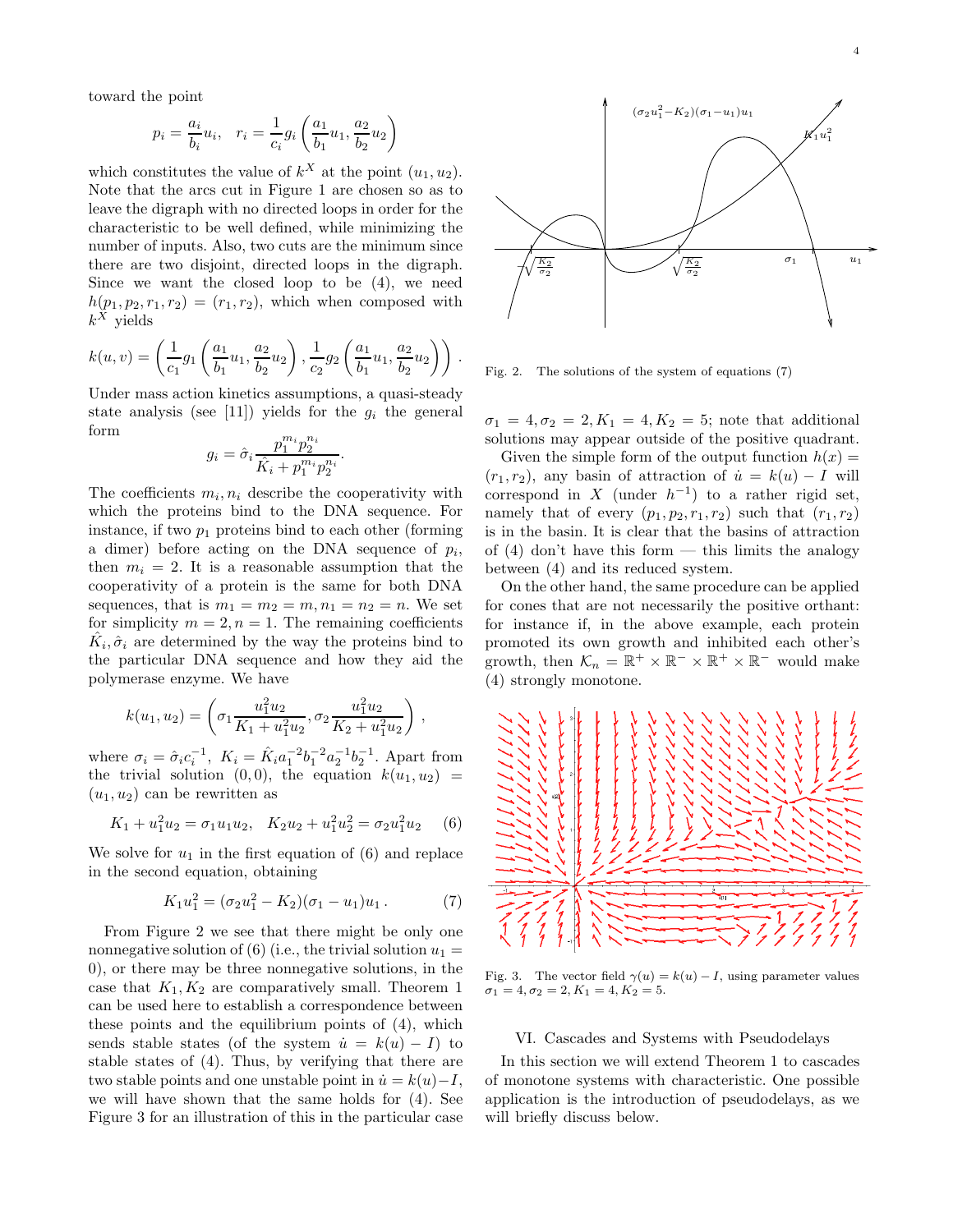We say that a monotone system (1) is partially excitable if for any  $x_1 \leq x_2$ , arbitrary inputs  $u_1, u_2$ , and any  $t_0 > 0$ , the following properties hold: 1)  $u_1 < u_2$  a.e. on  $(0, t_0)$  implies  $x(t, x_1, u_1)$  $x(t, x_2, u_2), t \in (0, t_0), \text{ and } 2) u_1 \ll u_2 \text{ a.e. on } (0, t_0)$ implies  $x(t, x_1, u_1) \ll x(t, x_2, u_2), t \in (0, t_0)$ . We also say that (1) is strongly excitable if  $u_1 <$ *u*<sub>2</sub> a.e. on  $(0, t_0)$  implies  $x(t, x_1, u_1) \ll x(t, x_2, u_2)$ ,  $t \in$  $(0, t_0)$ . Further, we will say that  $(1)$  is partially transparent if for arbitrary inputs  $u_1 \leq u_2$  and initial conditions  $x_1, x_2$  one has 1)  $x_1 < x_2$  implies  $h(x(t, x_1, u_1))$  $h(x(t, x_2, u_2))$ , and 2)  $x_1 \ll x_2$  implies  $h(x(t, x_1, u_1)) \ll$  $h(x(t, x_2, u_2))$ . It is strongly transparent if  $x_1 < x_2$ implies  $h(x(t, x_1, u_1)) \ll h(x(t, x_2, u_2))$ , for all  $t > 0$ for which the solutions  $x(t, x_i, u_i)$  are defined. Note that the first condition for partial excitability and the second condition for partial transparency correspond to the notions of weak excitability and weak transparency, respectively, in the terminology of [2] (borrowed from [10]). These definitions are further discussed in [6], where for instance infinitesimal characterizations are provided in the orthant case.

Now consider, instead of system (1), a cascade of the form

$$
\dot{x}^i = f_i(x^i, u^i), \ u^{i+1} = h_i(x^i), \ i = 1 \dots N \qquad (8)
$$

We will refer to the subsystem  $\dot{x}^i = f_i(x^i, u^i)$ ,  $u^{i+1} =$  $h_i(x^i)$ , as  $(8.i)$ .

The usefulness of the concepts of partial transparency and excitability is illustrated in the following proposition, proved at length in [6]. The corresponding assertion with 'weak' instead of 'partial' transparency and excitability would not hold.

Proposition 1: Let the system (8) be such that each (8.*i*) is monotone, partially excitable and partially transparent. Let one of these two conditions be also strong, for some  $(8.i)$ , and suppose that  $U_{N+1} \subseteq U_1$ . Then the closed loop system obtained by setting  $u^1 =$  $u^{N+1}$  in (8) is strongly monotone.

Theorem 3: Let every subsystem (8.*i*) of (8) be monotone and have a nondegenerate characteristic  $k_i$ ,  $i = 1...N$ . Let  $U_{N+1} \subseteq U_1$ , and let every  $(8. i)$  be partially transparent and partially excitable, with one of these conditions being strong, for some (8.*i*). Also assume that  $k = h_N k_n \dots h_1 k_1$  has nondegenerate fixed points. Then the function  $u \rightarrow (k_1(u), k_2h_1k_1(u), \ldots)$ forms a correspondence between the stable points of (3) and those of (8). Also, almost all solutions of (8) converge towards one of these points.

Note that in particular, if  $k_i = id$ ,  $i = 2,...N$ , and  $h_1 = id$ ,  $i = 1...N$ , then  $k = k_1$  and the stable points of (8) correspond with those of  $\dot{x}^1 = f_1(x^1, u^1)$ .

Proof: By the previous Proposition, we see that the closed loop system is strongly monotone. We linearize the controlled system  $(8)$  around a fixed input value  $u<sup>1</sup>$ and a fixed state  $x = (x^1, \ldots, x^N)$ , and the resulting linear system has the form  $\dot{x} = Ax + Bu$ , where A is a lower triangular matrix. Thus the determinant of *A* is the product of the determinants of its diagonal elements, that is det  $f_{1x^1} \cdot \ldots \cdot \det f_{1x^N}$ , which is nonzero by nondegeneracy of each subsystem. The caracteristic of the cascade as a whole can be shown to exist, by the Converging Input, Converging State property, see [1] and work to appear by the authors. It has the form  $(k_1(u), k_2h_1k_1(u), \ldots)$ , and thus the input to output characteristic is  $k = h_N k_n \dots h_1 k_1$ . Thus we can apply Theorem 1, and the conclusions follow.

An example of this result can be seen by defining (8) with  $\frac{\tau}{N-1}\dot{x}^i = -x^i + x^{i-1}, i = 2, \ldots N$ , and  $h_i = id$  for all *i*. This will have the effect of roughly delaying the output by  $\tau$  units; the previous Theorem guarantees that the stability properties of this new system are unchanged, compared with the system without the "pseudodelay".

# VII. Systems with (True) Delays

For a final motivation for the use of monotone systems and the application of the main theorem, we quote a stability result from Smith [14] for systems with true delays (as opposed to the pseudodelays from the previous section). A similar application for reaction diffusion systems is valid and given in Section 7.6 of [14].

Given a fixed  $r > 0$  (delay length), any function  $x : [-r, \infty) \to \mathbb{R}^n$ , and any  $t \geq 0$ , we denote by  $x_t$ the function  $x_t(s) = x(t+s)$ ,  $s \in [-r, 0]$ . A general autonomous delay system can then be written as

$$
\dot{x}(t) = F(x_t), \ x_0 = \phi \tag{9}
$$

where  $\phi : [-r, 0] \to \mathbb{R}^n$ , and *F* is an  $\mathbb{R}^n$ -valued function defined on an apropiate domain of such functions. System (9) is said to be monotone with respect to a given cone  $\mathcal{K} \subseteq \mathbb{R}^n$  if for any  $\sigma \in \mathcal{K}^*, \phi \leq \psi$  pointwise, and  $\sigma(\phi(0) = \sigma(\psi(0)),$  it holds that  $\sigma(F(\psi) - F(\phi)) \geq 0$ . This definition becomes condition (Q) (Smith [14], p.78) in the cooperative case, and it generalizes, for delay systems, a related concept used by H. Schneider and M. Vidyasagar (see [17]). It can be shown to be equivalent to the monotonicity of (9) as a dynamical system in the state space of functions  $\phi$ , with respect to the cone of states  $\phi$  that are pointwise nonnegative, using an argument very similar to that in Theorem 5.1.1 of Smith [14] for the nontrivial direction.

One can associate to (9) the finite dimensional system  $\dot{x} = g(x), g(x) = F(\hat{x})$  where  $\hat{x}$  is the function with constant value  $x$ . It is easy to see that an equilibrium  $\phi$  of system (9) must be a constant function  $\hat{v}$  – but its stability may in general well differ from that of *v* in  $\dot{x} = q(x)$ . The next lemma is a rephrasing of [14], Corollary 5.5.2, and will allow us to extend the main result to include certain delays. Also, we will say that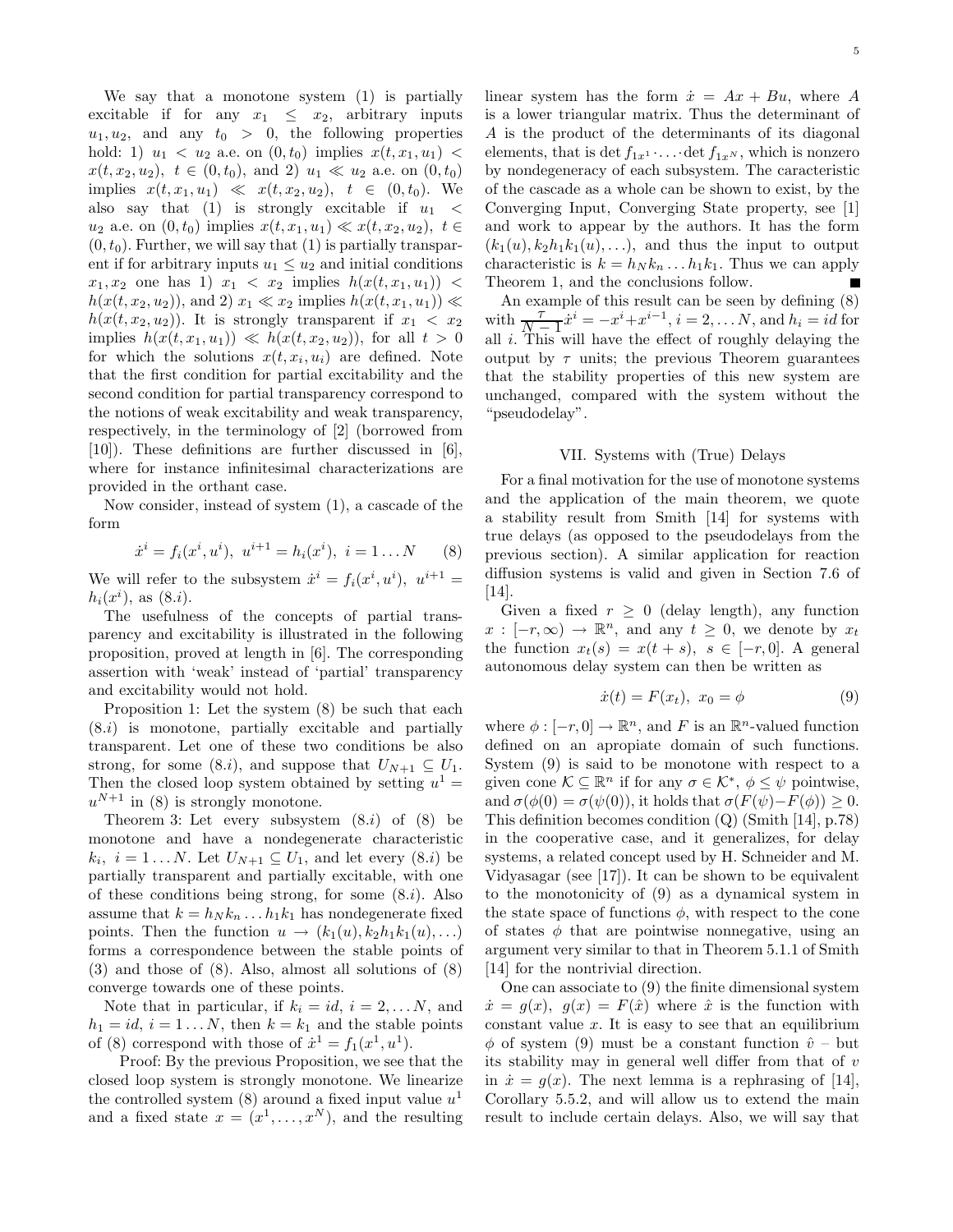an autonomous delay system has uniformly bounded solutions if for every compact set  $A \subseteq \mathbb{R}^n$  there exists a bounded  $B \subseteq \mathbb{R}^n$  that contains all solutions of the system with initial conditions contained in *A*.

Lemma 2: If (9) is cooperative, then  $v \in \mathbb{R}^n$  is an exponentially stable (unstable) equilibrium of  $\dot{x} = q(x)$ if and only if  $\hat{v}$  is an exponentially stable (unstable) equilibrium of (9).

The following Theorem is the conclusion of this section.

Theorem 4: Let the cone  $\mathcal{K}_n$  be the positive orthant, and  $r > 0$ . Suppose that the assumptions of Theorem 1 hold. Consider the system

$$
\dot{x}(t) = f(x(t), h(x(t - r)))
$$
\n(10)

viewed as a delay system (9) with  $F(\phi)$  =  $f(\phi(0), h(\phi(-r)))$ , and suppose that (9) has uniformly bounded solutions. Then the function  $\bar{u} \rightarrow \bar{k}^X(\bar{u})$ forms a bijective correspondence between the locally exponentially stable points of the monotone system  $\dot{u} = k(u) - u$  and those of (10). Furthermore, almost all bounded solutions of (10) converge to one of these exponentially stable points.

Proof: We show first that the autonomous delay system (10) is monotone. Let  $\sigma \in \mathcal{K}^*, \phi \leq \psi$ , and  $\sigma(\phi(0)) = \sigma(\psi(0))$ . Using the notation in Section 2 of [6], let '*x*'= *φ*(0), '*h*'= *ψ*(0) −*φ*(0), '*u*'= *h*(*φ*(−*r*)), '*v*'=  $h(\psi(-r) - h(\phi(-r))$ . By hypothesis it holds that  $h \geq$ 0,  $v \ge 0$  and  $\sigma(h) = 0$ . Thus by monotonicity of system (1), it holds that  $\phi(f(x+h, u+v) - f(x, u)) \geq 0$ , or  $\sigma(F(\psi) - F(\phi)) \geq 0$ , and the conclusion follows.

Consider  $\bar{u} \in \mathbb{R}^m$ . By monotonicity and Lemma 1,  $\bar{u}$  is exponentially stable in  $\dot{u} = k(u) - u$  iff it is asymptotically stable in this system. By Theorem 1, this holds iff  $k^X(u)$  is asymptotically stable in (2), iff it is exponentially stable, again by monotonicity and Lemma 1. But this holds iff the constant function  $\widetilde{k^X(u)}$  is an exponentially stable equilibrium of (10), by Lemma 2 and monotonicity.

To show the convergence of almost all bounded solutions of (10) to one of these equilibria, we use Hirsch's theorem and verify that this system is eventually strongly monotone. Smith ([14], pp. 85-91) provides as sufficient criteria for strong monotonicity the conditions called there  $(K),(I),(R),(T)$ .  $(K)$  and  $(R)$  are easy to show, the former by monotonicity; (T) holds for this function since *f* is assumed to be continuous, and using the uniform boundedness of the system. Finally, (I) holds since it is equivalent to the irreducibility of the undelayed closed loop (2), which holds by hypothesis. Now, any equilibrium of the undelayed closed loop must be either exponentially stable or exponentially unstable, since  $\lambda \neq 0$  for any of its equilibria (see the proof of Theorem 2). By Lemma 2, the same holds for (9). The last statement follows from the last section of [8].

Example: We consider the same model as before, with a delay introduced to simulate the time necessary for translation and folding of the proteins:

$$
\dot{p}_i = a_i r_i (t - r) - b_i p_i \t i = 1, 2.
$$
\n
$$
\dot{r}_i = g_i (p_1, p_2) - c_i r_i \t i = 1, 2.
$$
\n(11)

The previous theorem then guarantees that the analysis we carried out in the previous section applies equally for this system, to find which equilibria are locally stable. Note that nevertheless the basins of attraction of the two systems don't necessarily correspond to each other.

Finally, we remark that for a general monotone controlled delay system  $\dot{x} = f(x_t, \alpha)$ ,  $x_0 = \phi$ ,  $y_t(s) =$  $h(x_t(s))$  (see [1]), we can also characterize the locally stable equilibria of its closed loop as follows: if we assume that the associated, undelayed system  $\dot{x}$  =  $f(\hat{x}, \hat{u})$ ,  $y = h(\hat{x})$  satisfies the hypotheses of Theorem 1, then  $u \to \widetilde{k}^X(u)$  forms a correspondence between the locally exponentially stable equilibria of the delayed closed loop system, and those of  $\dot{u} = k(u) - u$ . The proof is exactly like that of the corresponding statement in Theorem 4. This result allows for delays to be introduced in places other than the output, as well as multiple different delays or integral delays.

Acknowledgements: We wish to thank David Angeli and Hal Smith for their many helpful comments.

# VIII. REFERENCES

- [1] D. Angeli, E.D. Sontag, Monotone control systems, IEEE Trans. Autom Control 48 (2003) 1684-1698.
- [2] D. Angeli, E.D. Sontag, Multistability in monotone input/output systems, Systems and Control Letters 51 (2004) 185-202.
- [3] D. Angeli, J.E. Ferrell, Jr., E.D. Sontag, Detection of multi-stability, bifurcations, and hysteresis in a large class of biological positive-feedback systems, Proceedings of the National Academy of Sciences USA 101 (2004) 1822–1827.
- [4] D. Angeli, E.D. Sontag, Interconnections of monotone systems with steady-state characteristics, in Optimal Control, Stabilization, and Nonsmooth Analysis (de Queiroz, M., M. Malisoff, and P. Wolenski, eds.), Springer-Verlag, Heidelberg, 2004, to appear.
- [5] A. Berman, R.J. Plemmons, Nonnegative Matrices in the Mathematical Sciences, Academic Press, New York, 1979.
- [6] G.A. Enciso, E.D. Sontag, Monotone systems under positive feedback: multistability and a reduction theorem, Systems and Control Letters, to appear.
- [7] L. Farina and S. Rinaldi, Positive Linear Systems, Wiley-Interscience, Hoboken, NJ, 2000.